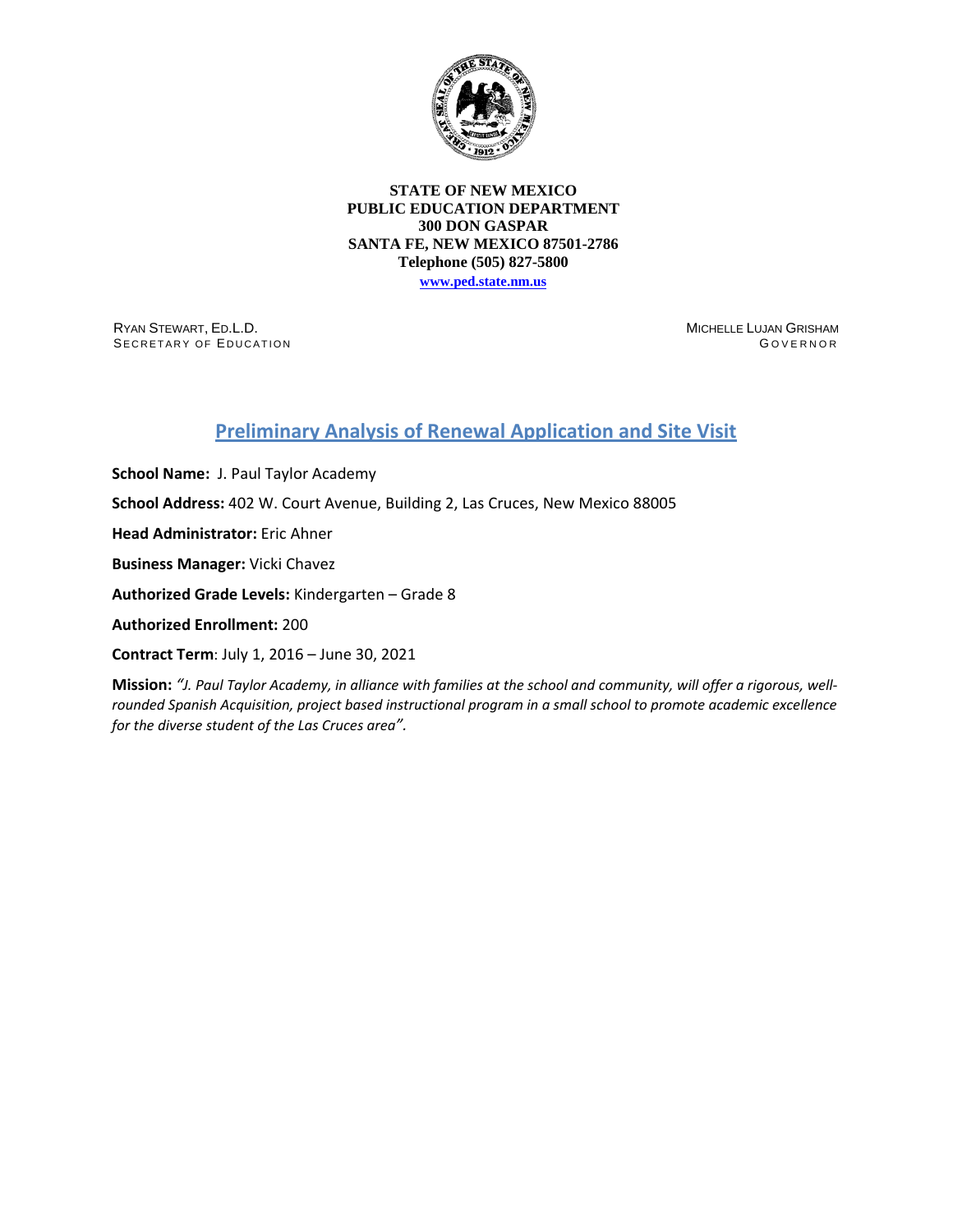Analysis of Renewal Application and Site Visit November 2020 Page **2** of **7**

## *Summary of Performance*

Academic. The school's academic performance has been evaluated under two different accountability systems throughout the term of its contract; A-F School Grading Report in school years 2016-2017 and 2017-2018 & the New Mexico System of School Support and Accountability in school years 2018-2019 and 2019-2020.

J. Paul Taylor Academy (JPTA) has maintained stabile academic performance over the course of its contract term. Conversely, JPTA has demonstrated a slight decline in its Reading proficiency from the 2016-17 to 2018-19 academic years, while demonstrating consistent Math proficiency when comparing the same academic years ranging from 31% to 28% back to 31% proficient. In 2018-19, JPTA demonstrated 43.0.0% Reading proficiency compared to the State's 34.0% overall Reading proficiency rate, while the school's Math proficiency rate was 31.0% compared to the State proficiency rate of 21.0%; performing well-above the State Proficiency percentages in both subjects.

The school's Overall Academic Performance during the contract term was a **C** *letter grade*, **C** *letter grade*, and **Spotlight School** designation, respectively. The school also received **designations of excellence** in science proficiency and English learner progress in 2018-2019.

The school has demonstrated a slight fluctuation in performance with its mission-specific goals, earning an overall rating of "*Falls Far Below Standard*" during the 2016-17 academic year, an overall "*Exceeds Standard*" rating for 2017-18, and an overall "*Meets Standard*" rating during the 2018-19 academic year, respectively.

*Financial*. Over the course of the contract, the school received six (6) audit findings derived from published audited financial statements from 2016-2017 through 2018-2019. The findings consist of no repeat findings, one (1) material weakness, one (1) significant deficiency and four (4) noncompliance. In the most recent reporting year, 2018-2019, the school received three (3) audit findings classified as noncompliance/other matter, none of which were repeat findings. J Paul Taylor Academy is on a quarterly reporting schedule. The business manager is responsive and reports in a timely manner. Smaller corrections on reports have been required to achieve approvable budget status.

J Paul Taylor Academy's membership mirrors approved membership capacity, which implies the school's current leadership aligns with the school's initial membership goals. The schools membership is steady and consistent indicating the school's financial outlook and viability are positive. The school's leadership prioritizes spending in the classroom evidenced by stable percentages >65% of instructional cost.

Currently, this LEA has no financial concerns.

*Organizational.* During the most recent year evaluated (2019-20), the school did not receive any "*Falls Far Below Standard*" indicator ratings. JPTA received five (5) "*Working to Meet Standard*" indicator ratings; two (2) of which were a repeated "*Working to Meet Standard*" rating for the Educational Plan: protecting the rights of English Language Learners and Business Management and Oversight: meeting financial reporting and compliant requirements indicators. JPTA has demonstrated consistent improvement in its organizational framework from the first year of its contract (2016-17) earning five (5) "*Falls Far Below Standard*" ratings and nine (9) "*Working to Meet Standard*" ratings to the most recent year (2019- 20) receiving five (5) "*Working to Meet Standard*" ratings with the rest rated as *"Meets Standard".*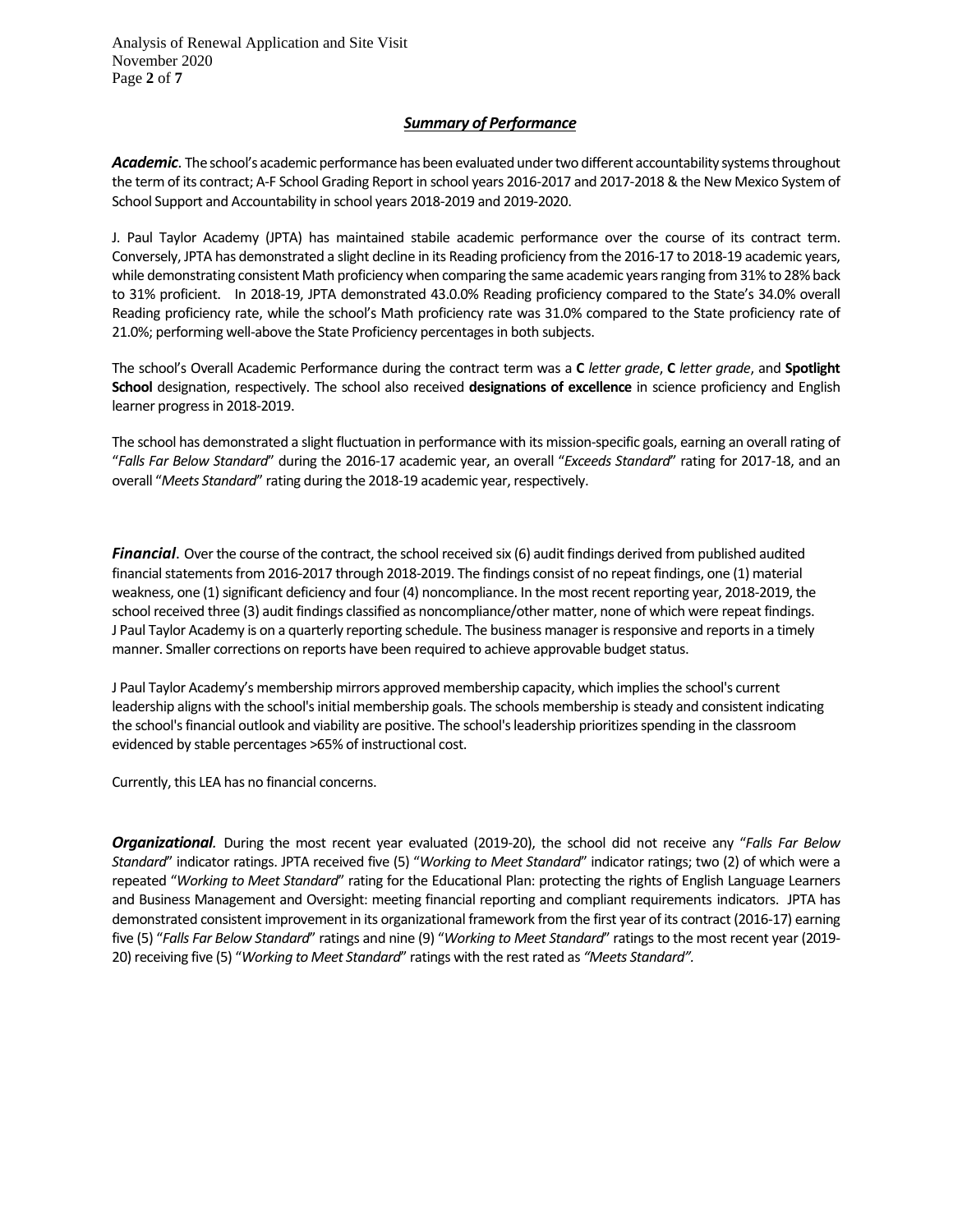| <b>PART A:</b> | Data analysis provided by CSD                                                                                 |
|----------------|---------------------------------------------------------------------------------------------------------------|
|                | Please see Part A - Summary Data Report based on accountability and reporting data from Current Charter       |
|                | Contract term                                                                                                 |
| <b>PART B:</b> | Progress Report provided by the School                                                                        |
|                | Please see Part B for the school's self-report on the progress of meeting the academic performance, financial |
|                | compliance and governance responsibilities of the charter school, including achieving the goals, objectives,  |
|                | student performance outcomes, state standards of excellence and other terms of the charter contract,          |
|                | including the accountability requirements set forth in the Assessment and Accountability Act during the       |
|                | <b>Current Charter Term.</b>                                                                                  |

| The PED team reviewed the school's Part B (Progress Report) and |                                                                       |                                          |  |  |  |
|-----------------------------------------------------------------|-----------------------------------------------------------------------|------------------------------------------|--|--|--|
| conducted a virtual renewal site visit on October 27, 2020.     |                                                                       |                                          |  |  |  |
| Ratings are based on the rubric provided in the application.    |                                                                       |                                          |  |  |  |
| <b>Section</b>                                                  | <b>Indicator</b>                                                      | <b>Final Rating</b>                      |  |  |  |
|                                                                 | <b>ACADEMIC PERFORMANCE</b>                                           |                                          |  |  |  |
| 1.a                                                             | Department's Standards of Excellence-                                 | <b>Meets the Standard</b>                |  |  |  |
|                                                                 | Overall NM School Grade                                               |                                          |  |  |  |
|                                                                 | 2016-2017: C letter-grade                                             |                                          |  |  |  |
|                                                                 | 2017-2018: Cletter-grade                                              |                                          |  |  |  |
|                                                                 | NM System of School Support and Accountability                        |                                          |  |  |  |
|                                                                 | 2018-2019: Spotlight School designation with                          |                                          |  |  |  |
|                                                                 | designations of excellence in science proficiency and                 |                                          |  |  |  |
|                                                                 | English learner progress                                              |                                          |  |  |  |
|                                                                 | 2019-2020: No data available for schools                              |                                          |  |  |  |
| 1.b                                                             | <b>Specific Charter Goals</b>                                         | <b>Demonstrates Substantial Progress</b> |  |  |  |
|                                                                 | Schools that have met all of their school specific goals in each year |                                          |  |  |  |
|                                                                 | of the contract term do NOT provide a narrative.                      |                                          |  |  |  |
|                                                                 | Adequate Reading progress grades K-4                                  |                                          |  |  |  |
|                                                                 | Adequate Reading progress grades 5-8                                  |                                          |  |  |  |
|                                                                 | Math growth and proficiency grades K-5                                |                                          |  |  |  |
|                                                                 | Math growth and proficiency grades 6-8                                |                                          |  |  |  |
|                                                                 | <b>FINANCIAL COMPLIANCE</b>                                           |                                          |  |  |  |
| 2.a                                                             | Audit                                                                 | <b>Demonstrates Substantial Progress</b> |  |  |  |
|                                                                 | Schools that have received no material weakness, significant          |                                          |  |  |  |
|                                                                 | deficiency, or repeat audit findings in each of the annual audits     |                                          |  |  |  |
|                                                                 | during the term of the contract do NOT complete this Section.         |                                          |  |  |  |
|                                                                 | [Organizational Performance Framework 2a and 2b]                      |                                          |  |  |  |
|                                                                 | [Organizational Performance Framework 2a-2e]                          |                                          |  |  |  |
| 2.b                                                             | <b>Board of Finance</b>                                               | <b>Meets the Standard</b>                |  |  |  |
|                                                                 | Schools that have maintained all Board of Finance authority during    |                                          |  |  |  |
|                                                                 | the entire term of the contract do NOT complete this Section. If      |                                          |  |  |  |
|                                                                 | required to complete this section, provide a narrative explaining the |                                          |  |  |  |
|                                                                 | actions taken (improved practices and outcomes).                      |                                          |  |  |  |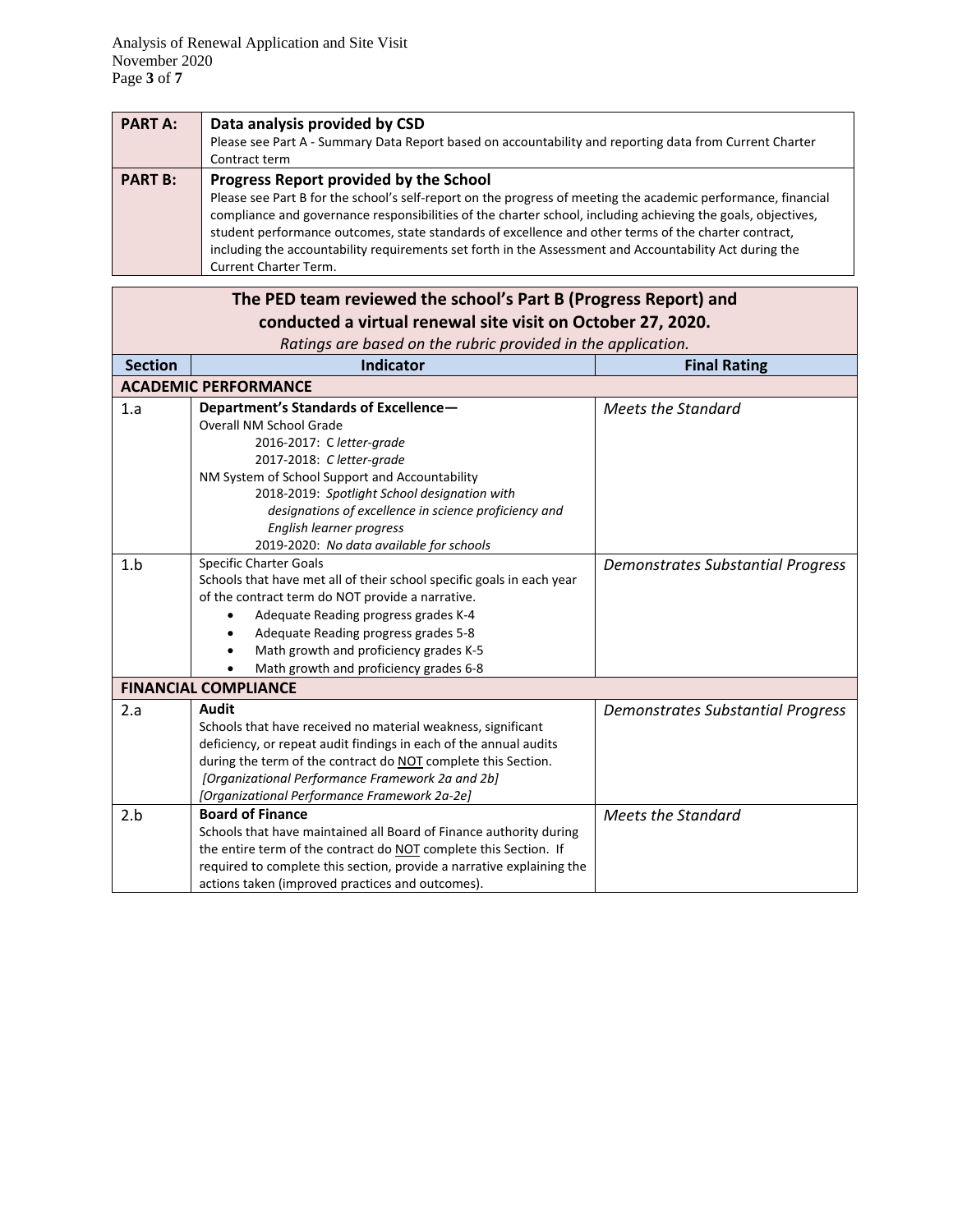| 2c  | <b>Additional Financial Information</b>                                                                            |                                                                                                              |              |                                              |                     |                   |                           |
|-----|--------------------------------------------------------------------------------------------------------------------|--------------------------------------------------------------------------------------------------------------|--------------|----------------------------------------------|---------------------|-------------------|---------------------------|
|     |                                                                                                                    |                                                                                                              |              | <b>J PAUL TAYLOR</b>                         |                     |                   |                           |
|     |                                                                                                                    |                                                                                                              |              | <b>MEMBERSHIP</b>                            |                     |                   |                           |
|     |                                                                                                                    |                                                                                                              |              | <b>Enrollment CAP</b>                        | 200                 |                   |                           |
|     |                                                                                                                    |                                                                                                              |              | 2021 Budgeted MEM                            | 200                 |                   |                           |
|     |                                                                                                                    |                                                                                                              |              | Actual 40 Day 10-01-2020                     | 200                 |                   |                           |
|     |                                                                                                                    |                                                                                                              |              |                                              |                     |                   |                           |
|     |                                                                                                                    | <b>Funded Membership</b>                                                                                     |              | 200                                          | 200                 | 200               | 200                       |
|     |                                                                                                                    |                                                                                                              |              | OPERATIONAL EXPENSES vs. OPERATIONAL REVENUE |                     |                   |                           |
|     |                                                                                                                    |                                                                                                              |              | 2016-17                                      | 2017-18             | 2018-19           | 2019-20                   |
|     |                                                                                                                    | <b>Direct Inst</b>                                                                                           | 1000         | 818,630                                      | 910,729             | 968,085           | 997,610                   |
|     |                                                                                                                    | <b>Student Sup</b>                                                                                           | 2100         | 29,392                                       | 53,769              | 43,811            | 54,200                    |
|     |                                                                                                                    | <b>Instrtnl Sup</b><br>Central Admin                                                                         | 2200<br>2300 | 5,480                                        | 6,467               | 8,083             | 9,718                     |
|     |                                                                                                                    | School Admin                                                                                                 | 2400         | 28,426<br>145,787                            | 210,637<br>0        | 211,620<br>41,507 | 219,247                   |
|     |                                                                                                                    | <b>Central Svcs</b>                                                                                          | 2500         | 50,328                                       | 64,764              | 71,746            | 52,864<br>77,186          |
|     |                                                                                                                    | Maint/Ops                                                                                                    | 2600         | 66,702                                       | 81,001              | 83,798            | 86,404                    |
|     |                                                                                                                    | <b>Food Svc</b>                                                                                              | 3100         | 30,965                                       | 38,202              | 41,740            | 45,092                    |
|     |                                                                                                                    | Other                                                                                                        | other        |                                              |                     |                   |                           |
|     |                                                                                                                    | <b>Total Operting Exp</b>                                                                                    |              | 1,175,709                                    | 1,365,569           | 1,470,390         | 1,542,322                 |
|     |                                                                                                                    | <b>Total Operational Rev</b>                                                                                 |              | 1,296,236                                    | 1,385,817 1,457,101 |                   | 1,614,895                 |
|     |                                                                                                                    | <b>Surplus</b>                                                                                               |              | 120,527                                      | 20,248              | (13, 289)         | 72,573                    |
|     |                                                                                                                    |                                                                                                              |              | 10%                                          | 1%                  | $-1%$             | 5%                        |
|     |                                                                                                                    | Year End CASH balance                                                                                        |              | 119,439                                      | 139,686             | 126,398           | 198,971                   |
|     |                                                                                                                    |                                                                                                              |              | <b>DISTRIBUTION OF EXPENSES</b>              |                     |                   |                           |
|     |                                                                                                                    |                                                                                                              |              |                                              |                     |                   |                           |
|     |                                                                                                                    | <b>Instructional Cost</b>                                                                                    |              | 853,501                                      | 970,965             | 1,019,980         | 1,061,528                 |
|     |                                                                                                                    | % of total operating exp                                                                                     |              | 73%                                          | 71%                 | 69%               | 69%                       |
|     |                                                                                                                    | Per student membership                                                                                       |              | \$4,268                                      | \$4,855             | \$5,100           | \$5,308                   |
|     |                                                                                                                    | <b>Admin Support</b>                                                                                         |              | 224,541                                      | 275,401             | 324,873           | 349,298                   |
|     |                                                                                                                    | % of total operating exp<br>Per student membership                                                           |              | 19%<br>\$1,123                               | 20%<br>\$1,377      | 22%<br>\$1,624    | 23%<br>\$1,746            |
|     |                                                                                                                    |                                                                                                              |              |                                              |                     |                   |                           |
|     | <b>CONTRACTUAL, ORGANIZATIONAL, AND GOVERNANCE</b>                                                                 |                                                                                                              |              |                                              |                     |                   |                           |
| 3.a | <b>Material Terms</b>                                                                                              |                                                                                                              |              |                                              |                     |                   | <b>Meets the Standard</b> |
|     | All schools must provide a response for this section of the<br>application.                                        |                                                                                                              |              |                                              |                     |                   |                           |
|     |                                                                                                                    | A commitment to Healthy Life Skills is a pillar of the                                                       |              |                                              |                     |                   |                           |
|     |                                                                                                                    | school's educational program.                                                                                |              |                                              |                     |                   |                           |
|     |                                                                                                                    |                                                                                                              |              |                                              |                     |                   |                           |
|     |                                                                                                                    | Project-Based Learning is implemented through                                                                |              |                                              |                     |                   |                           |
|     | experimenting with true student leadership, sharing<br>failures and successes, discussing options to identify best |                                                                                                              |              |                                              |                     |                   |                           |
|     |                                                                                                                    | solutions to problems, negotiating, compromising, and,                                                       |              |                                              |                     |                   |                           |
|     |                                                                                                                    | ultimately, supporting each other.                                                                           |              |                                              |                     |                   |                           |
|     |                                                                                                                    | Monthly Professional development specifically in the area                                                    |              |                                              |                     |                   |                           |
|     |                                                                                                                    | of Project Based Learning and Spanish Language                                                               |              |                                              |                     |                   |                           |
|     |                                                                                                                    | Acquisition for those teachers working in the Spanish                                                        |              |                                              |                     |                   |                           |
|     |                                                                                                                    | Language Acquisition program.                                                                                |              |                                              |                     |                   |                           |
|     | ٠                                                                                                                  | Parents J. Paul Taylor Academy is committed to fostering                                                     |              |                                              |                     |                   |                           |
|     |                                                                                                                    | and developing at least 3 strong community partnerships.                                                     |              |                                              |                     |                   |                           |
|     | $\bullet$                                                                                                          | participate in school-wide committees such as Parent                                                         |              |                                              |                     |                   |                           |
|     |                                                                                                                    | Advisory Committee, Academic Oversight Committee, and                                                        |              |                                              |                     |                   |                           |
|     |                                                                                                                    | Gifted Advisory Committee. J. Paul Taylor Academy will                                                       |              |                                              |                     |                   |                           |
|     |                                                                                                                    | also host 3 Family Nights (in a variety of formats) that                                                     |              |                                              |                     |                   |                           |
|     |                                                                                                                    | inform parents about various aspects of the school to<br>include Project Based Learning and Spanish Language |              |                                              |                     |                   |                           |
|     |                                                                                                                    |                                                                                                              |              |                                              |                     |                   |                           |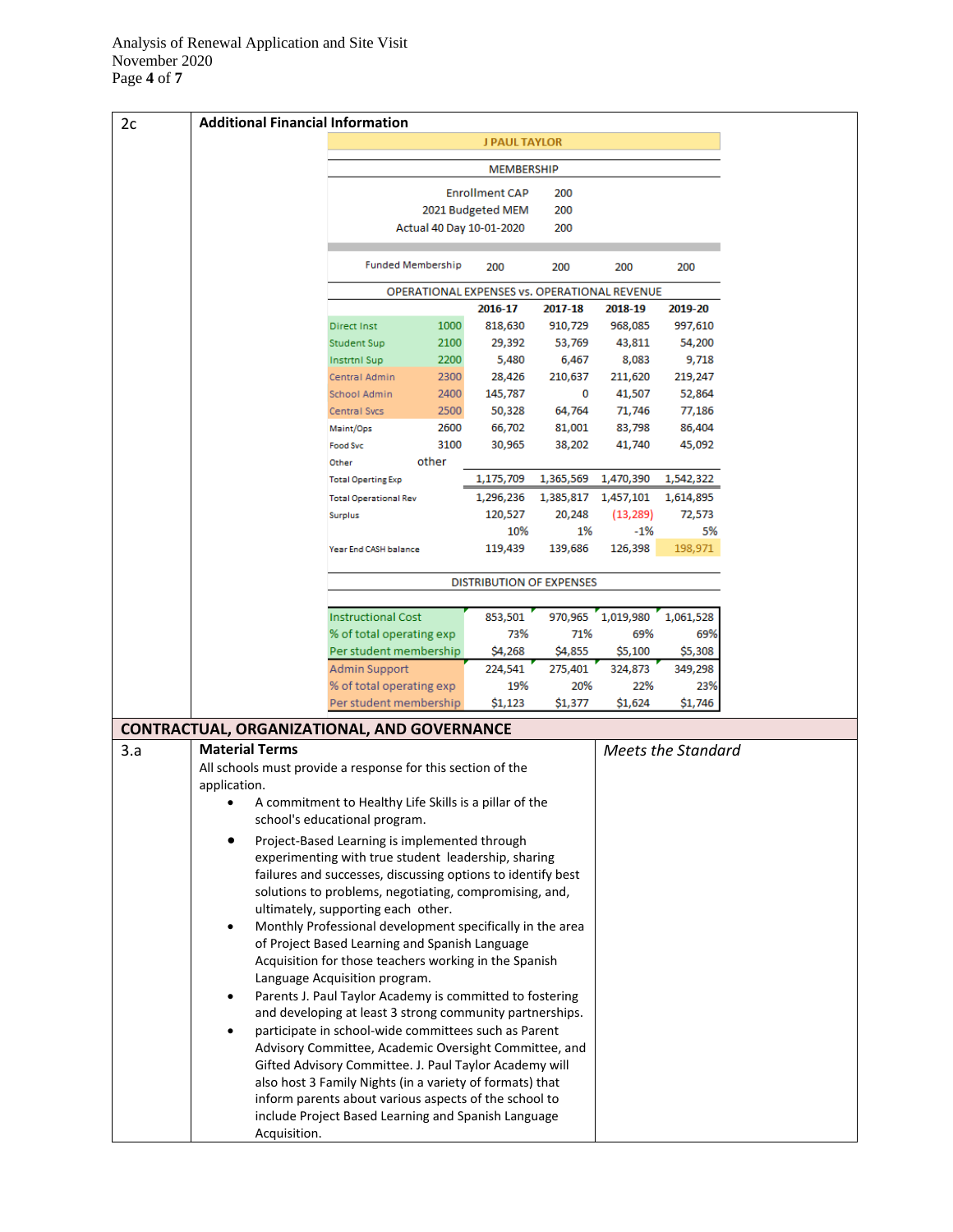| 3.b | <b>Organizational Performance Framework</b><br>Schools that do not have any repeated "working to meet" ratings or<br>any "falls far below" ratings on the most recent organizational<br>performance framework evaluation do NOT complete this Section.<br>[Organizational Performance Framework 1b-1g, 4a-4c, and 5a-5c]<br>[Organizational Performance Framework 1b-1f, 4a-4e, and 5a-5d] | Demonstrates Substantial Progress |
|-----|--------------------------------------------------------------------------------------------------------------------------------------------------------------------------------------------------------------------------------------------------------------------------------------------------------------------------------------------------------------------------------------------|-----------------------------------|
|     | Any OCR complaints or formal special education complaints,<br>identify those, provide all communication related to those, and<br>describe the current status in an Appendix, referenced in narrative<br>by name.                                                                                                                                                                           | None Known                        |
| 3.c | <b>Governance Responsibilities</b><br>All schools must provide a response for this section of the<br>application.<br>[Organizational Performance Framework 3a and 3b]<br>[Organizational Performance Framework 3a-3c]                                                                                                                                                                      | Meets the Standard                |

Parts C, D, and E were provided by the school as part of the renewal application.

|                | <b>Financial Statement</b>                                                                                       |  |  |  |  |  |  |  |  |
|----------------|------------------------------------------------------------------------------------------------------------------|--|--|--|--|--|--|--|--|
| <b>PART C:</b> | A financial statement that discloses the costs of administration, instruction and other spending categories for  |  |  |  |  |  |  |  |  |
|                | the charter school that is understandable to the general public that allows comparison of costs to other         |  |  |  |  |  |  |  |  |
|                | schools or comparable organizations and that is in a format required by the department.                          |  |  |  |  |  |  |  |  |
| <b>PART D</b>  | <b>Petitions</b>                                                                                                 |  |  |  |  |  |  |  |  |
|                | A petition in support of the charter school renewing its charter status signed by not less than sixty-five<br>1. |  |  |  |  |  |  |  |  |
|                | percent of the employees in the charter school, with certified affidavit.                                        |  |  |  |  |  |  |  |  |
|                | Number: 32 out of 32 Percentage: 100%                                                                            |  |  |  |  |  |  |  |  |
|                | A petition in support of the charter school renewing its charter status signed by at least seventy-five<br>2.    |  |  |  |  |  |  |  |  |
|                | percent of the households whose children are enrolled in the charter school, with certified affidavit.           |  |  |  |  |  |  |  |  |
|                | Number: 131 Percentage: 91%                                                                                      |  |  |  |  |  |  |  |  |
| <b>PART E:</b> | Description of the Charter School Facilities and Assurances                                                      |  |  |  |  |  |  |  |  |
|                | A description of the charter school facilities and assurances that the facilities are in compliance with the     |  |  |  |  |  |  |  |  |
|                | requirements of Section 22-8B-4.2 NMSA 1978.                                                                     |  |  |  |  |  |  |  |  |
|                | A copy of the facility lease agreement as Appendix D<br>1.                                                       |  |  |  |  |  |  |  |  |
|                | A narrative description of its facilities and attach the school's Facility Master Plan, if available, as<br>2.   |  |  |  |  |  |  |  |  |
|                | Appendix H                                                                                                       |  |  |  |  |  |  |  |  |
|                | Attach a copy of the building E Occupancy certificate(s)<br>3.                                                   |  |  |  |  |  |  |  |  |
|                | Dated: 11 MAR 2015 Maximum Occupancy (if listed): Not listed on Certificate                                      |  |  |  |  |  |  |  |  |
|                | Most recent facility NMCI Score 2.35% indicating that the school meets the requirements of<br>4.                 |  |  |  |  |  |  |  |  |
|                | Subsection C of 22-8B-4.2 NMSA 1978                                                                              |  |  |  |  |  |  |  |  |
|                | 5.<br>If the charter school is relocating or expanding, provide assurances that the facilities comply with the   |  |  |  |  |  |  |  |  |
|                | requirements of Section 22-8B-4.2 NMSA 1978                                                                      |  |  |  |  |  |  |  |  |
|                | Public (Cert A)<br>Foundation (Cert C)<br>Private (Cert B)                                                       |  |  |  |  |  |  |  |  |
| <b>PART F:</b> | <b>Amendment Requests</b>                                                                                        |  |  |  |  |  |  |  |  |
|                | 16 MAR 2018 PEC APPROVED Amendment Request: "I move that the PEC approve J Paul Taylor is requesting             |  |  |  |  |  |  |  |  |
|                | to amend Section 8.01 related to the operational structure. The school is proposing to make changes to the       |  |  |  |  |  |  |  |  |
|                | length of school year/length of school day, instructional hours."                                                |  |  |  |  |  |  |  |  |
|                |                                                                                                                  |  |  |  |  |  |  |  |  |
|                | 11 MAY 2018 PEC APPROVED Amendment Request: "I move to approve the amendment presented by J Paul                 |  |  |  |  |  |  |  |  |
|                | Taylor Academy to add mission specific indicators for Spanish Language Acquisition as required per the school's  |  |  |  |  |  |  |  |  |
|                | contract and school specific terms."                                                                             |  |  |  |  |  |  |  |  |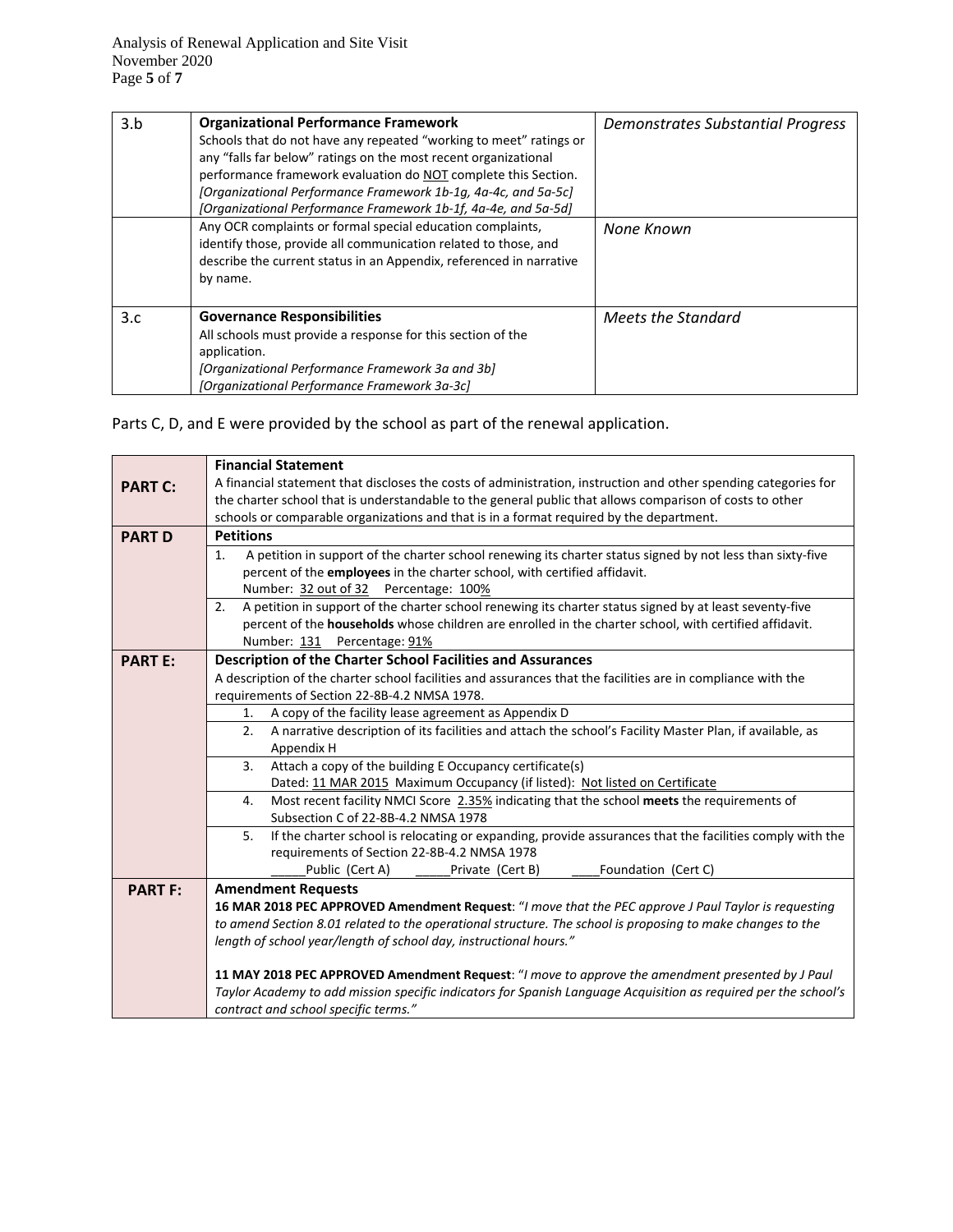Analysis of Renewal Application and Site Visit November 2020 Page **6** of **7**

## **J. Paul Taylor Stakeholder Interviews**

Stakeholder interviews were conducted on October 27, 2020 via the Zoom Meeting platform. The participants included six (6) parents, more than ten (10+) students, three (3) Governing Council members, and ten (10) staff members.

Parents of students attending J. Paul Taylor Academy were drawn to the school because of the Spanish language program, music program and the community feel of the school. One parent commented that the parents may like the school even more than their children. The parents cited the project-based learning style of the school with enabling their child to grow, thrive, and value different cultures and people. Some mentioned that their draw to the school has changed over time and grown into an appreciation of how the school has prepared their students to be successful beyond JPTA. All of them commented on the fact that all of the adults in the school, including parent volunteers, know all of the students which creates a supportive, community feel. When asked about the JPTA teachers, the parents commented on the wonderful job they do of thinking outside the box to ensure the students feel engaged in their lessons. Parents felt that the staff and teachers do a good job at keeping them informed about what is going on with their students via regular email communications. Parents noted that their students want to go to school and that they, the students, mentor and help each other navigate through life. There is a very active parent teacher association (PTA) that acts as a fundraiser and spirit club. The PTA reached out to NMSU departments of music and arts to connect JPTA students with college students to encourage the JPTA students to continue practicing in isolation. The PTA has also instigated a "try-athon" to encourage the students to try a little harder every day.

There was a mixture of students who have been with the school since a young age and those who joined at middle school with a variety of ages, from students currently in kindergarten to eighth graders. The overwhelming consensus was that the academics and small environment of the school were why they choose JPTA. Many students spoke of not having to worry about being bullied and of how connected they feel to one another even during this pandemic. The students expressed how they feel the tight community empowers them to instigate student-led initiatives and to nip any attention getters/mischief makers in the bud. They expressly wanted to make sure that we understood that they don't perceive these mischief makers as bad kids. The students spoke of their healthy lunches and that extra food goes into a bin and is fed to farm animals at various students' homes. The students mentioned enjoying being exposed to all sorts of different cultures, learning how to collaborate, blend ideas, garden, and be a valued member of their community. Students expressed that they get daily updates from their teachers on how they are doing academically and that it is easy to get extra help from their teachers. When asked what they would change about the school, one student said she wished the school went through high school, another mentioned the desire for more sports, and the group was divided on their appreciation of being required to wear uniforms. One student, who joined at middle school, told us how he felt that JPTA offers him a stronger academic program. When he was asked how it was to transition into a school with such a strong community, he replied that he just felt welcome. His classmates started sharing how happy they are to have him as a new friend.

Three of the six board members present for the interview all expressed full support for the mission and their sense of duty to give back to their community as reasons that they decided to serve on the board. The board president stated that the board's main purpose is to ensure the school's sustainability through the oversight of the school's finances and to continue the legacy of J. Paul Taylor. Their biggest lever to ensure the mission of the school was being implemented was the oversight of the head administrator. This includes, but was not limited to, monthly reports on the project-based learning and how professional development is implemented. The board conducts a mid-year and end-of-year